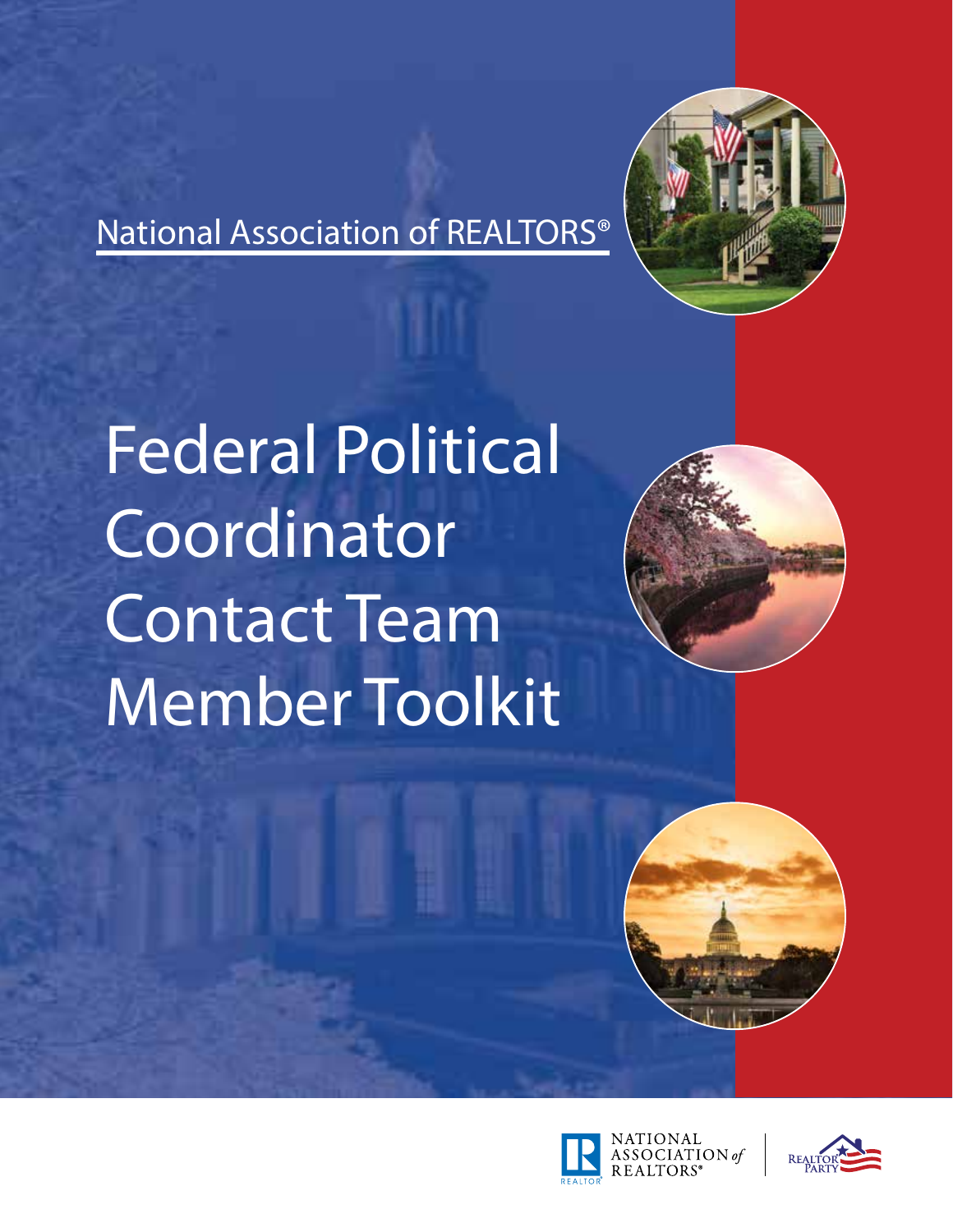# **Table of Contents**

| Do's and Don'ts:                                                        |
|-------------------------------------------------------------------------|
|                                                                         |
|                                                                         |
| Including a Multicultural Chapter Representative on Your Contact Team13 |
|                                                                         |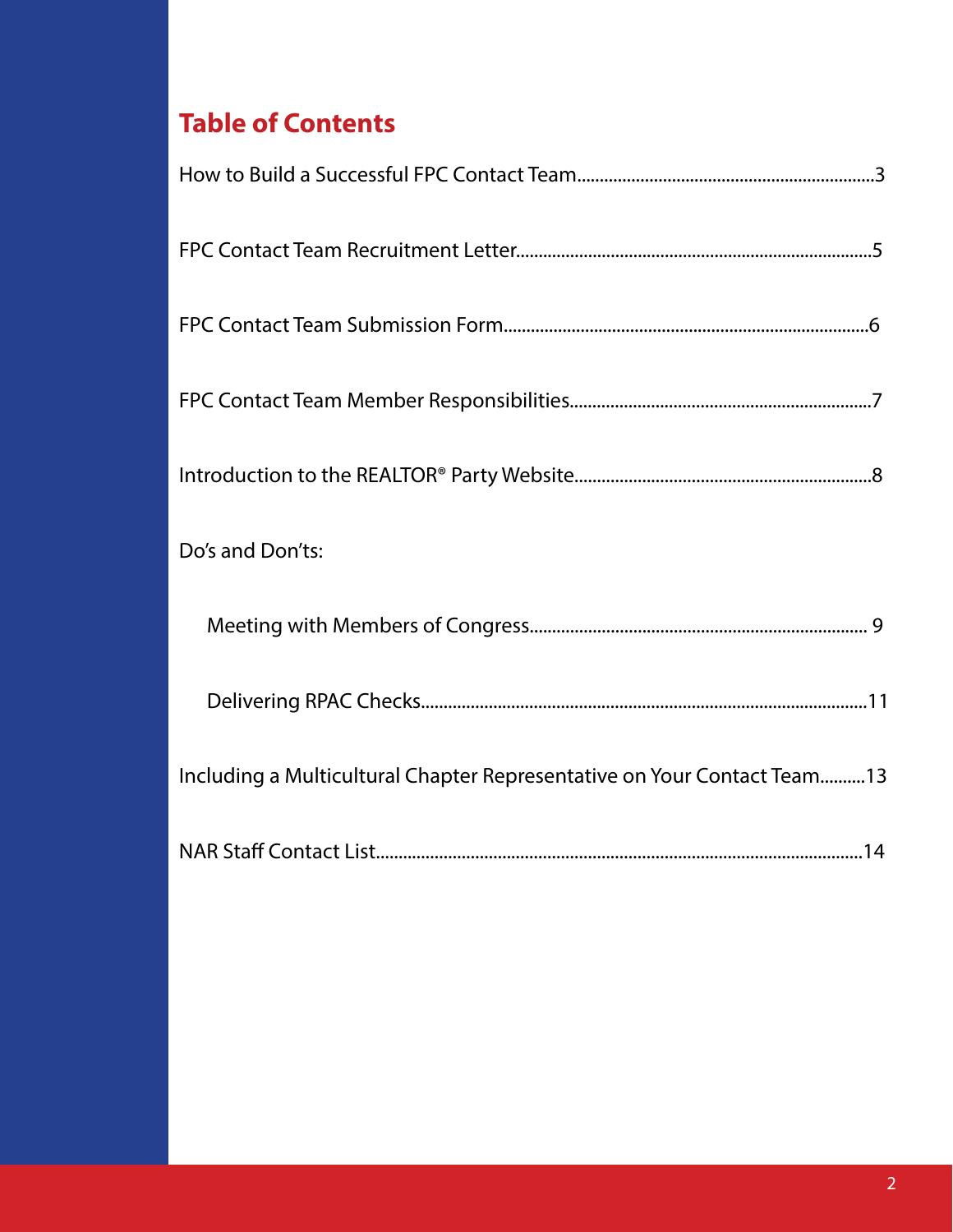# **How to Build a Successful FPC Contact Team**

Every FPC experience is unique—levels of advocacy experience, knowledge of the public affairs world, and personal connections to lawmakers all vary to a large degree. As a result, it is important to develop an FPC Team to support you in executing your significant grassroots activities and duties to the best of your abilities. The following guidelines will help you build a new team or help if you are struggling with your current support structure.

### **Step 1: Identify Your Needs**

Take stock of your needs as an FPC and build your team accordingly. When choosing members of your FPC team, keep in mind that ideal NAR advocates hold the following attributes:

- An understanding of the key issues affecting REALTORS<sup>®</sup>;
- An interest in politics;
- A willingness to play an active role in specified NAR grassroots initiatives;
- Existing relationships with legislators, community and business leaders.

Many REALTOR® advocates may have more specialized experience. Areas of advanced familiarity might include:

- Relevant issue expertise and/or a history of advocacy;
- Campaign experience;
- Leadership experience within NAR.

### **Step 2: Ensure Strong Team Qualities**

Your goal in building an FPC team is to help you better carry out your duties and increase responses to Calls for Action. As a result, ideally your team should include:

- A minimum of one FPC Team Member for each U.S. Senator and U.S. Representative serving under each FPC.
	- º Representatives of various major boards in the district and perhaps even the affiliates (Women's Council of REALTORS®, Commercial members, etc.)
- Representatives of the minority population in your district if it is significant (i.e., National Association of Hispanic Real Estate Professionals (NAHREP), Asian Real Estate Association of America (AREAA),or National Association of Real Estate Brokers (Realtists))
- REALTOR<sup>®</sup> members on your board you know will also respond to Calls For Action;
- Those who serve on Government Affairs Committees and RPAC.
- Also, consider asking members with different real estate specialties (i.e., Commercial, Land, Broker etc.)

### **Step 3: Seek Advice**

There are significant resources available to every FPC to help them recruit and build a high potential FPC Team. Consulting with the following groups will help you identify and recruit individuals who are interested and capable advocates on behalf of NAR. They include:

- State and Local Associations;
- Government Affairs Staff;
- State and Local Association Executives;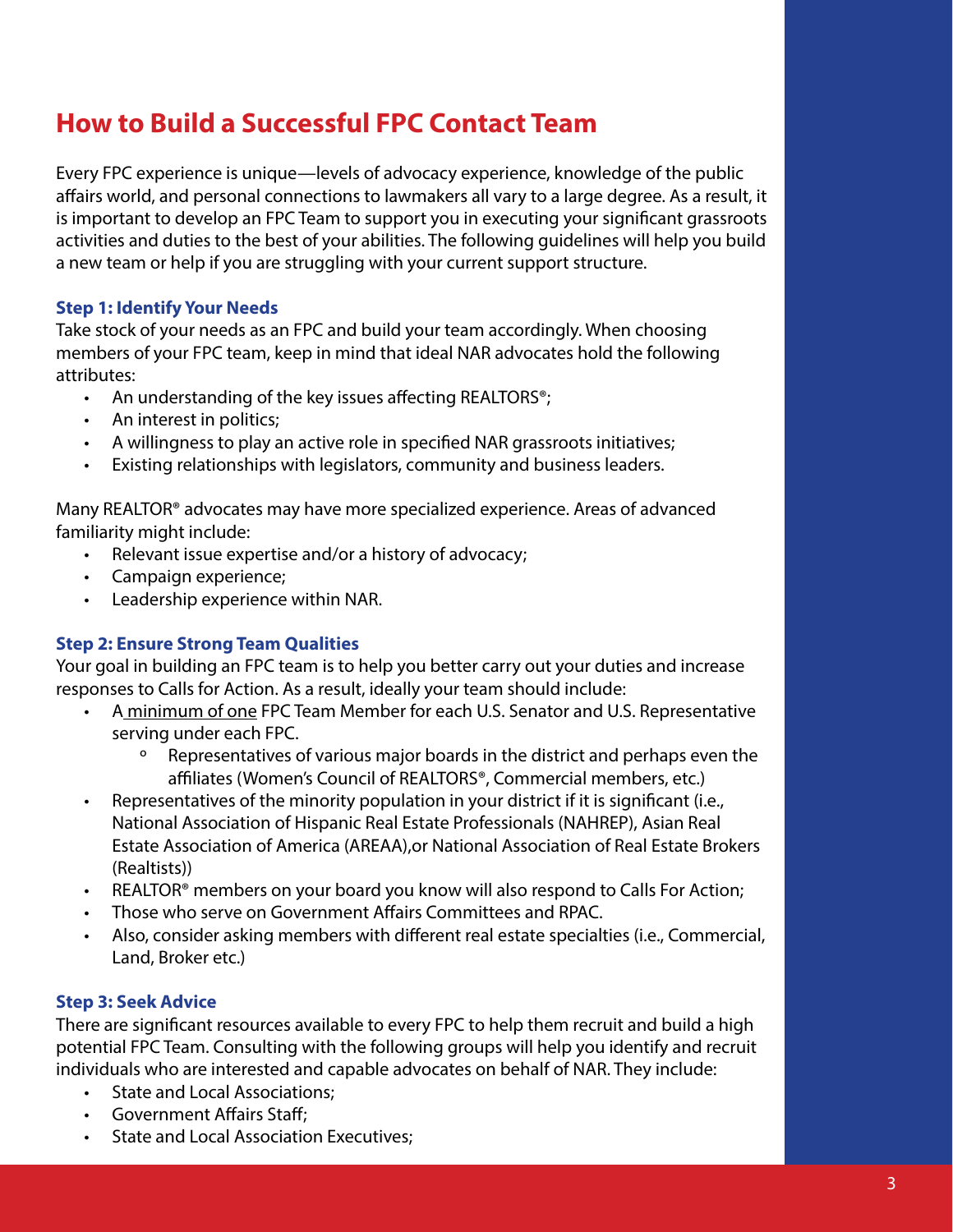- NAR Political Field Representatives;
- Leaders within NAR (i.e., committee chairs and committee members).

#### **Step 4: Hold an Organizational Meeting**

Once chosen, it is important that you meet with your team and learn their interests, advocacy history and strengths. This will help you seamlessly work together to maximize the team resources in order to play a fundamental role in NAR's grassroots public affairs agenda. The organizational meeting may be in person, by conference call, or tied to an already scheduled meeting to take advantage of team members being in one place.

During this meeting, FPCs should gather information to establish regular contact patterns with team members, which can also be activated when hot issues emerge or when specific Calls for Action are made. Below are some examples of information that you may want to gather:

- Phone number;
- Primary email address;
- Home/work address;
- Fax number.

#### **Step 5: Get on the Same Page**

Your team members should all be equally familiar with their members of Congress. Since legislators have different committee expertise or issue areas that are of interest to them, communications directed at legislators should reflect the REALTOR® advocate's familiarity with an issue and his/her understanding of its importance to the particular member of Congress.

Provide your team with a biography of your lawmaker. Other materials can be provided by your NAR Political Field Representative.

### **Step 6: Ensure Participation**

Some FPC Team Members will be more involved than others depending on the time they can dedicate. To help ensure maximum participation, we suggest the following:

- Ask your team members about their level of time commitment.
	- º This will help identify which members are willing to do what activities.
- Delegate!
	- Giving Team Members greater responsibility for certain projects often generates a feeling of ownership over the goals of grassroots, and eventually your team's overall success.

### **Step 7: Provide Recognition and Positive Feedback**

Team members who go above the call of duty or who have made great strides in furthering the team's goals should be acknowledged and appreciated in newsletters, email updates or in other forums. If the team has been successful (i.e., getting your member of Congress to be a co-sponsor or getting a vote), the team should celebrate its victory. Please notify NAR staff if you have a particularly victorious win.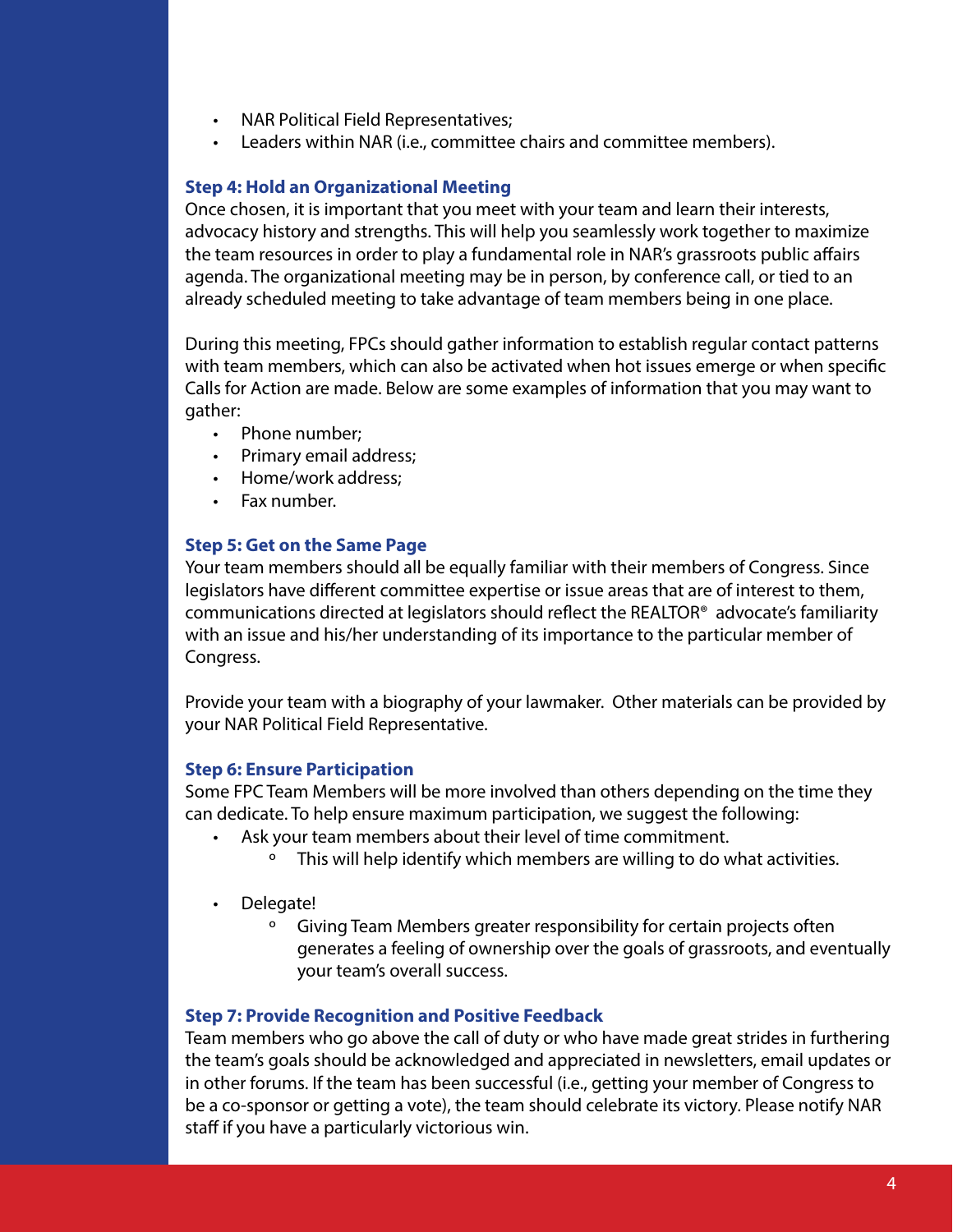# **FPC Contact Team Recruitment Letter**

### [Date]

Dear [Insert FPC Team Contact]:

I am writing today to see if you would be interested in joining my team. Over the next two years I will be serving as the Federal Political Coordinator (FPC) for [Insert your Senator/ Congressman] during the 116th Congressional session on behalf of the National Association of REALTORS® (NAR). In this capacity, I will work closely with [insert member of Congress/ Senator] and [his/her] staff to ensure that [he/she] has a good understanding of the issues before Congress that impact housing and the real estate industry. But I cannot do it alone. I need your help.

FPCs are the face and voice of real estate for lawmakers in Washington, D.C., and essential to NAR's continued success and growing influence on Capitol Hill. It is important to me that [insert your Senator/Congressman] grasp the full picture of the real estate industry and the breadth of what we represent. That's why I need you. Your experience as a (commercial broker, Women's Council Member, NAHREP leader etc.) is invaluable and will help me better do my job as FPC. Together we will paint a clear picture of the issues affecting our industry and the homeowners in [insert your state].

As an extension of the grassroots voice, my FPC team will help organize and implement advocacy efforts to help me further build a strong relationship with our legislator. You will be especially crucial in bolstering each Call for Action.

Please let me know if you would be willing to serve at my side over these next two years. I would be honored to have you as my team member.

Sincerely,

[Name] FPC for [Senator/Congressman]

> **1.3 million** NAR members representing the

nation's real estate industry.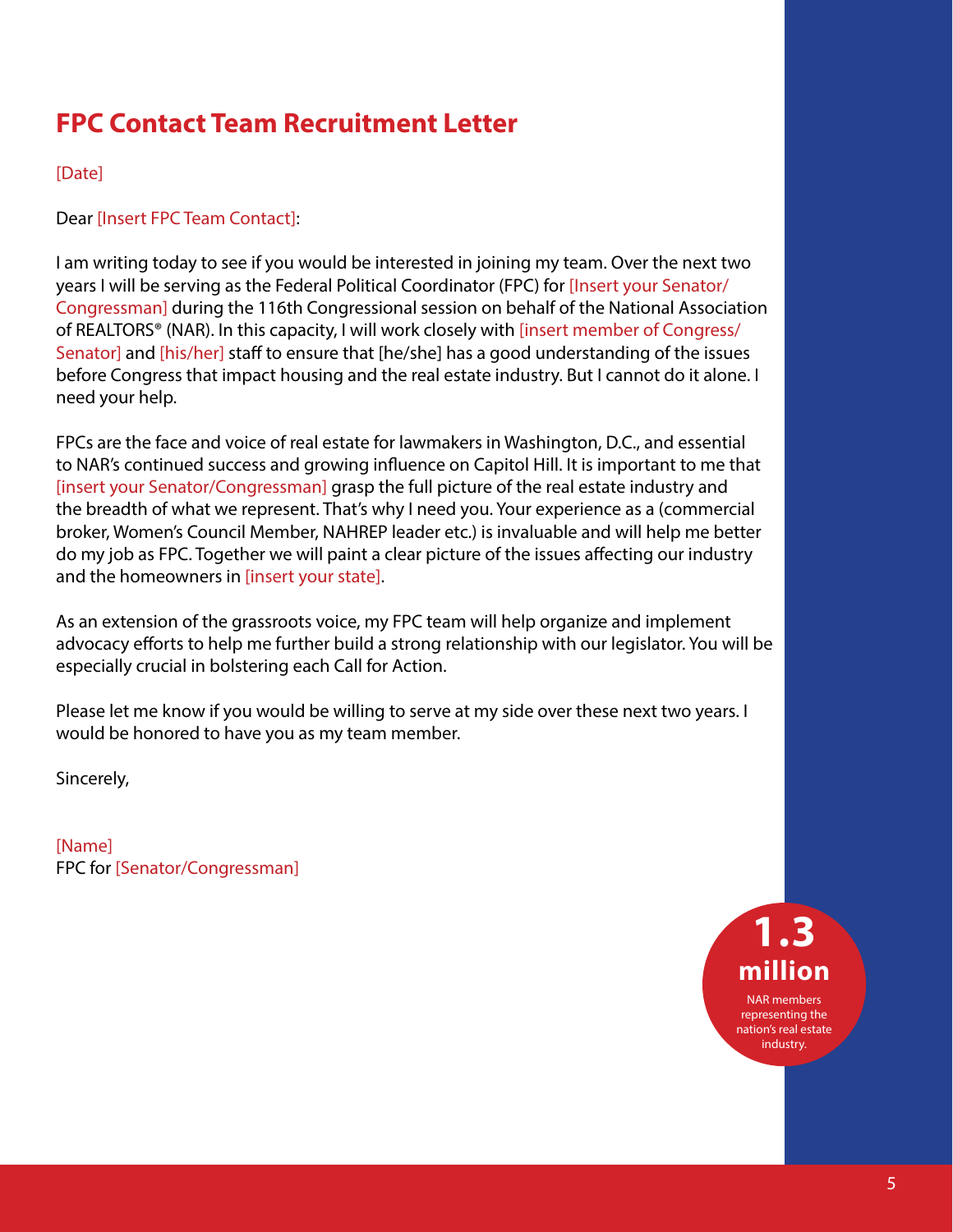# **FPC Contact Team Submission Form**

| ${\sf CD}$ | <b>FPC</b><br><b>Member</b> | <b>NRDS</b> | <b>Team</b><br><b>Member First</b><br><b>Name</b> | <b>Team</b><br><b>Member</b><br>Last name | <b>State</b> | <b>Email</b> | Expertise Added<br>(Commercial,<br><b>Broker, Women's</b><br><b>Council member,</b><br><b>AREAA/NAHREP</b><br>rep.) |
|------------|-----------------------------|-------------|---------------------------------------------------|-------------------------------------------|--------------|--------------|---------------------------------------------------------------------------------------------------------------------|
|            |                             |             |                                                   |                                           |              |              |                                                                                                                     |
|            |                             |             |                                                   |                                           |              |              |                                                                                                                     |
|            |                             |             |                                                   |                                           |              |              |                                                                                                                     |
|            |                             |             |                                                   |                                           |              |              |                                                                                                                     |
|            |                             |             |                                                   |                                           |              |              |                                                                                                                     |
|            |                             |             |                                                   |                                           |              |              |                                                                                                                     |
|            |                             |             |                                                   |                                           |              |              |                                                                                                                     |
|            |                             |             |                                                   |                                           |              |              |                                                                                                                     |
|            |                             |             |                                                   |                                           |              |              |                                                                                                                     |
|            |                             |             |                                                   |                                           |              |              |                                                                                                                     |
|            |                             |             |                                                   |                                           |              |              |                                                                                                                     |
|            |                             |             |                                                   |                                           |              |              |                                                                                                                     |
|            |                             |             |                                                   |                                           |              |              |                                                                                                                     |
|            |                             |             |                                                   |                                           |              |              |                                                                                                                     |
|            |                             |             |                                                   |                                           |              |              |                                                                                                                     |
|            |                             |             |                                                   |                                           |              |              |                                                                                                                     |
|            |                             |             |                                                   |                                           |              |              |                                                                                                                     |
|            |                             |             |                                                   |                                           |              |              |                                                                                                                     |
|            |                             |             |                                                   |                                           |              |              |                                                                                                                     |
|            |                             |             |                                                   |                                           |              |              |                                                                                                                     |
|            |                             |             |                                                   |                                           |              |              |                                                                                                                     |
|            |                             |             |                                                   |                                           |              |              |                                                                                                                     |
|            |                             |             |                                                   |                                           |              |              |                                                                                                                     |
|            |                             |             |                                                   |                                           |              |              |                                                                                                                     |
|            |                             |             |                                                   |                                           |              |              |                                                                                                                     |
|            |                             |             |                                                   |                                           |              |              |                                                                                                                     |
|            |                             |             |                                                   |                                           |              |              |                                                                                                                     |
|            |                             |             |                                                   |                                           |              |              |                                                                                                                     |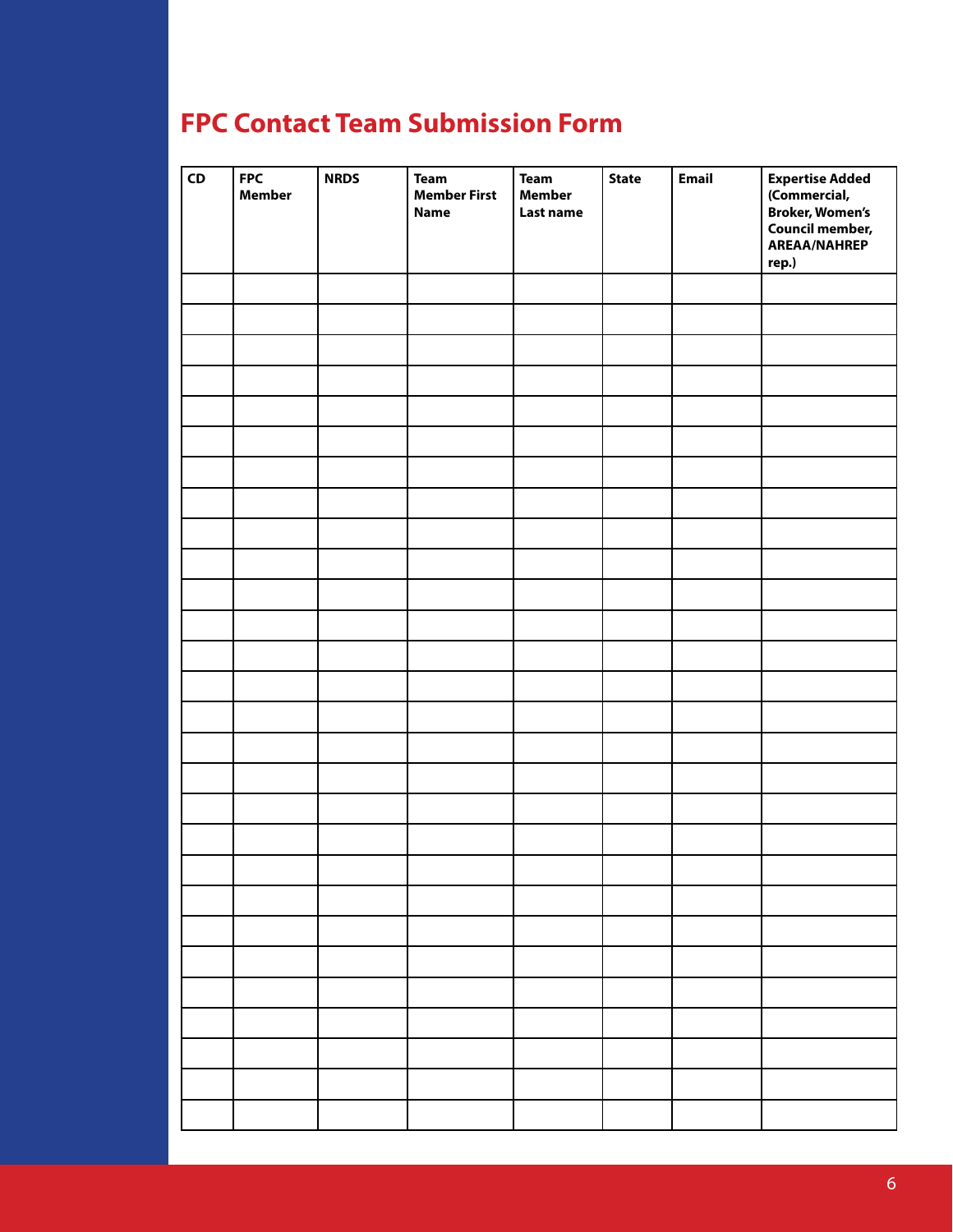# **FPC Contact Team Member Responsibilities**

- Respond to all NAR Calls for Action.
- Motivate others in your network to respond to NAR Calls for Action.
- Advocate on behalf of the REALTOR® Party.
- Assist your FPC with any in-person meetings in the district or in Washington.
- Help your FPC to develop any materials requested by legislative offices or staff.
- Be a resource for your FPC on any issues they may not be as cogent on.
- Help organize events for the member of Congress in the District (board meetings, meet and greets).

**43**

Years the FPC Program has been in existence.

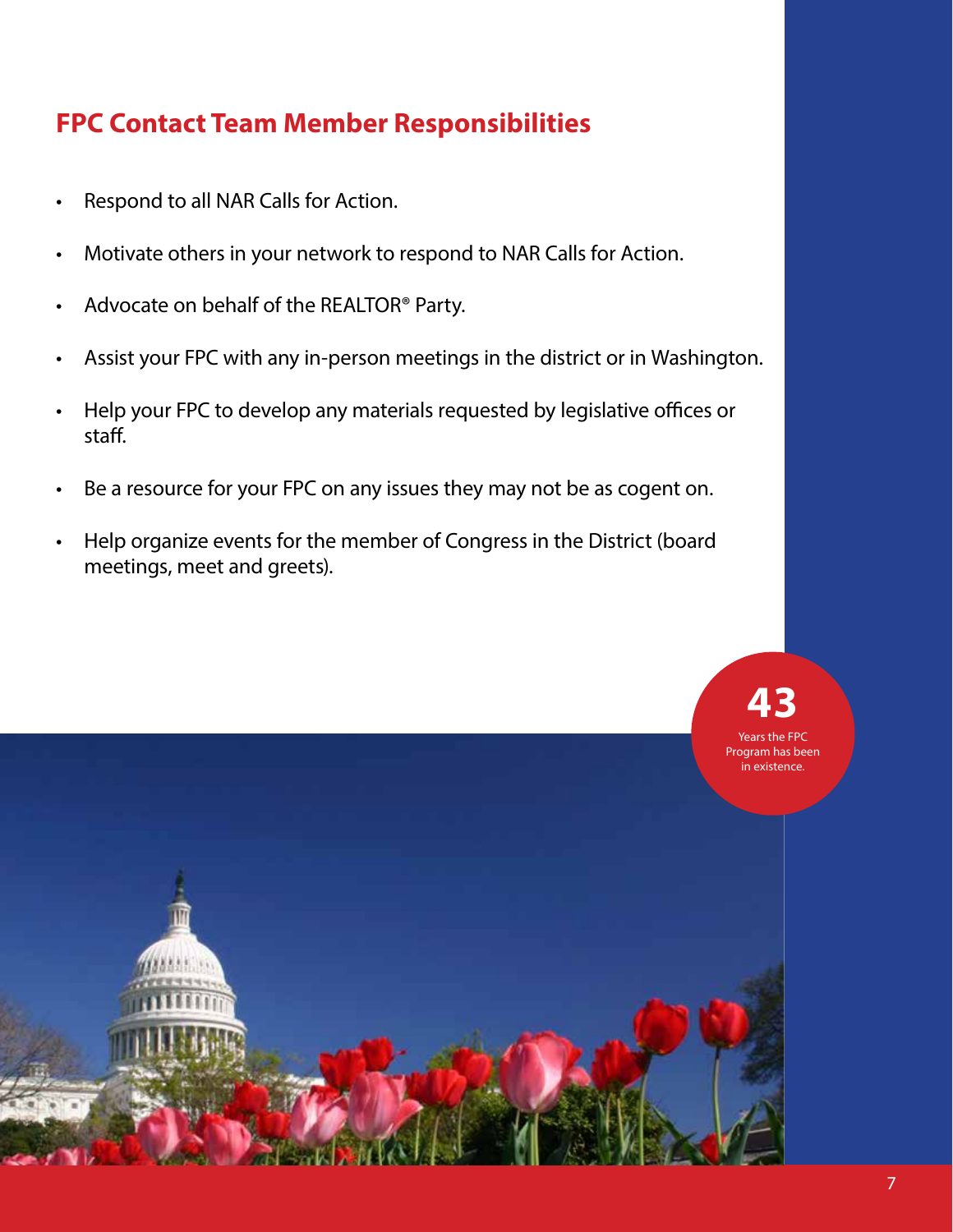## **Introduction to the REALTOR® Party Website**

#### **Log on to www.realtorparty.realtor**

The REALTOR® Party website is at the heart of the REALTOR® grassroots effort. This webbased, two-way political communication system was created to make contact with federal legislators as easy, efficient, and especially as effective as possible. All Federal Political Coordinators utilize the REALTOR® Party website to access resources and carry out a majority of their advocacy activity. If you ever have any questions about the REALTOR® Party website, or problems logging on, please contact Brandon Maddox, Program Systems Manager, at 202-383-1043 or bmaddox@realtors.org.

#### **Calls For Action**

- A Call For Action will periodically come to the email used when you registered.
- The Call For Action will prompt you to send either an email, fax, or phone call to your member of Congress right from the email message.
- Responding to a "Call For Action" is quick and easy, and is a required activity for all Federal Political Coordinators.
- All FPC team members are also encouraged to answer every Call For Action.

Because the personal relationship with your member of Congress is so important to the success of the grassroots program, the Field Reporting feature of the REALTOR® Party website was created. This allows NAR staff to track your interaction with your legislator and provides key information for your fellow volunteers, team members, NAR lobbyists and field staff so they can be informed during their next meeting with the member of Congress.

#### **Field Reporting**

- The Field Reporting tool allows NAR to recognize all the hard work you do building a relationship with your member of Congress.
- Once on the REALTOR® Party website, go to Tools & Resources > Member & Consumer Mobilization > File an FPC Report.
- On the FPC Field Report page, do a search and select your affiliated legislator.
- Verify your FPC information or type in a different name and email address if your name doesn't correspond with the search results. Click the confirm button.
- Next, find the category that best describes your most recent communication with your member of Congress.
- Fill in the text boxes with the details of your interaction with your member of Congress. These text boxes appear small but will actually allow you to type several paragraphs if you like.
- Your input is instantly sent to NAR's political and legislative staff informing them of your efforts. They use this information on Capitol Hill to demonstrate our cohesive membership.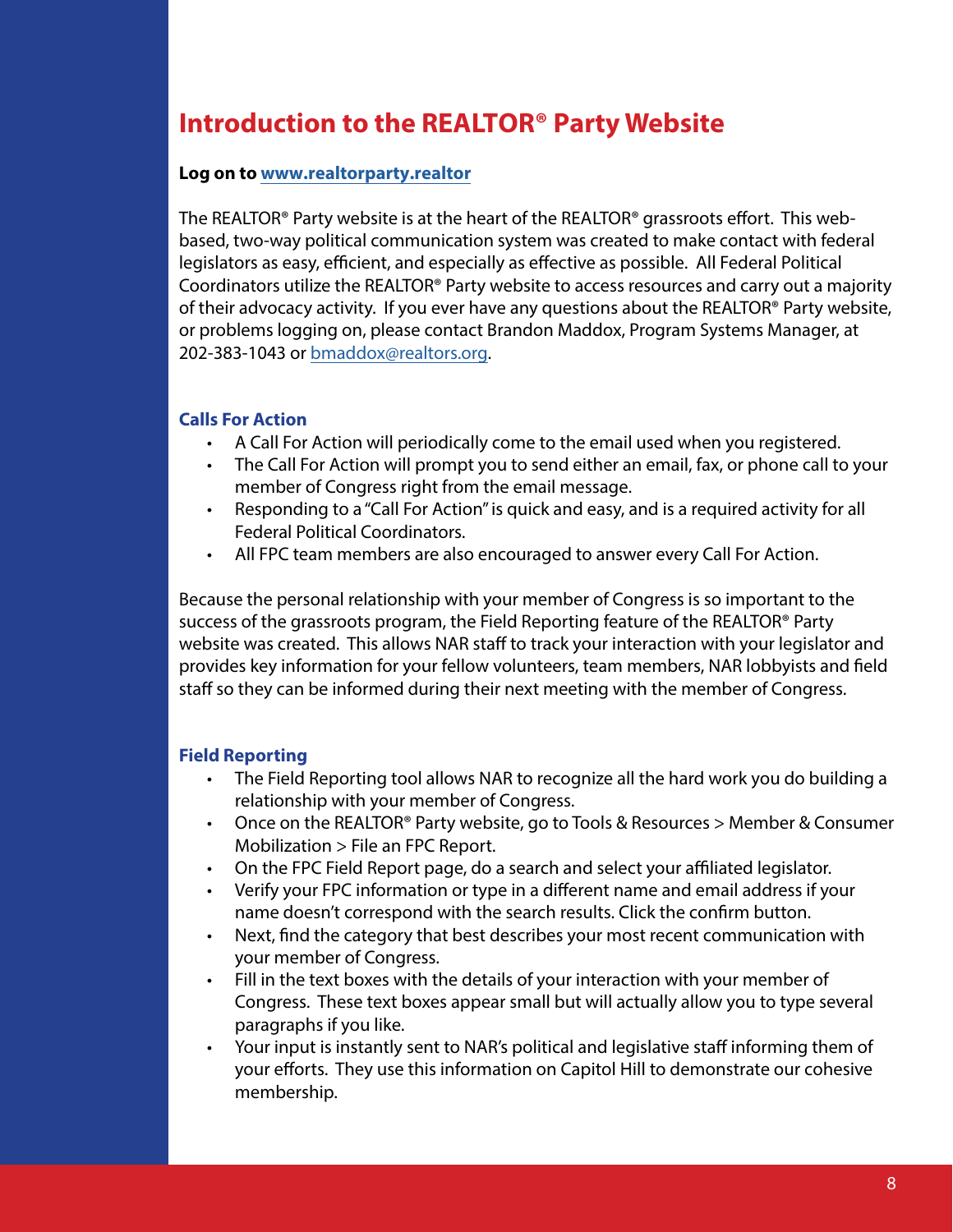## **Do's and Don'ts: Meeting with Members of Congress**



#### **Before the Meeting**

- Prepare by reading up on your member of Congress on his/her website.
- Learn your Members' committee assignments, where his/her specialties lie, as well as his/her personal interests.
- Plan your strategy ahead of time. Decide who will lead the meeting if multiple
- REALTORS<sup>®</sup> are attending and what talking points each person will cover.
- Choose talking points. Create a list of 3 to 5 important issues you want to cover and use real examples to communicate your point.
- Organize by making sure you know where the meeting is taking place and at what time. Arrive on time, be polite and well dressed.
- Touch base with your NAR Lobbyist before the meeting so he/she can provide any insight on the Member's position on the issue.

### **During the Meeting**

- Be sensitive to the amount of time allotted to you. Ask up front and if you get 15-20 minutes with your member of Congress (or staff) that's great!
- Present the need for what you're asking the member of Congress to do. Use data or cases you know.
- Present your business card up front.
- Relate situations in his/her home state or district.
- Ask the Representative's or Senator's position and why.
- Show openness to and knowledge of counterarguments and respond to them cordially.
- Admit what you don't know. Offer to try to find out the answer and send information back to the office.
- Spend more time with Members who may not have embraced the NAR position on an issue. You can lessen the intensity of the opposition and perhaps change it.

### **End of the Meeting**

- Get the name and business card of any staff person who sits in on the meeting. This will help you should you need to follow up after the meeting.
- Give the Member and staff any handouts you have on your talking points.
- Thank the office for any support the Member has given on our issues.

### **After the Meeting**

- Write a thank you e-mail to the staff with whom you met and offer to be of any assistance on real estate issues in the future.
- Follow through on any promises you made to the Member or staff.
- FILE A FIELD REPORT.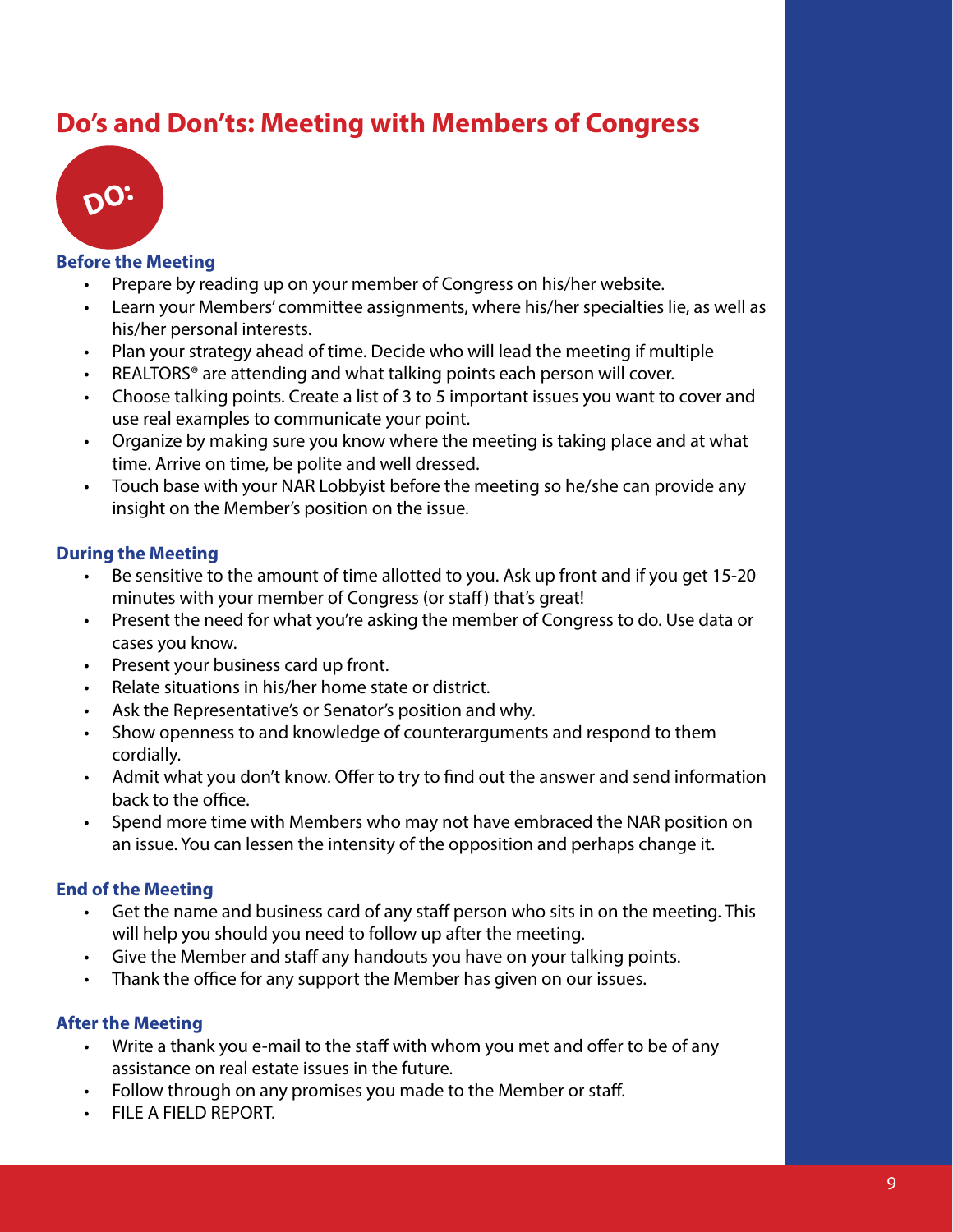## **Do's and Don'ts: Meeting with Members of Congress**

• Send the member of Congress a note of support when they do or say something that is helpful to NAR. This is especially important if the Member was not initially supportive of an issue and worked with us even if it was unpopular.



- Don't fail to show up for your scheduled meeting. Call if you are running late.
- Don't discount Congressional staff. Many Congressional staffers look (and are) young. However, do not assume that such a staffer does not have significant responsibility and the ear of his or her member. In many offices, the staffer you are meeting with will prepare a summary memo for the Member that carries extreme influence and power.
- Don't overload a Congressional visit with too many issues.
- Don't confront, threaten, pressure or beg.
- Don't be argumentative. Speak with calmness and commitment so as not to put him/ her on the defensive.
- Don't overstate the case. Members are very busy and you are apt to lose their attention if you are too wordy.
- Don't expect members of Congress to be specialists. Their schedules and workloads tend to make them generalists.
- Don't be put off by smokescreens or long-winded answers. Bring the Members back to the point. Maintain control of the meetings.
- Don't make promises you can't deliver.
- Don't be afraid to take a stand on the issues.
- Don't shy away from meetings with legislators with known views opposite your own.
- Don't be afraid to say, "I don't know." Offer to follow up with them after the meeting when you can obtain the correct information.
- When meeting in Washington, D.C., don't be offended if you are asked to meet in a hallway or tight space. Capitol Hill is a busy place with limited real estate. Where you meet does not matter, but what is said and how you conduct yourself does.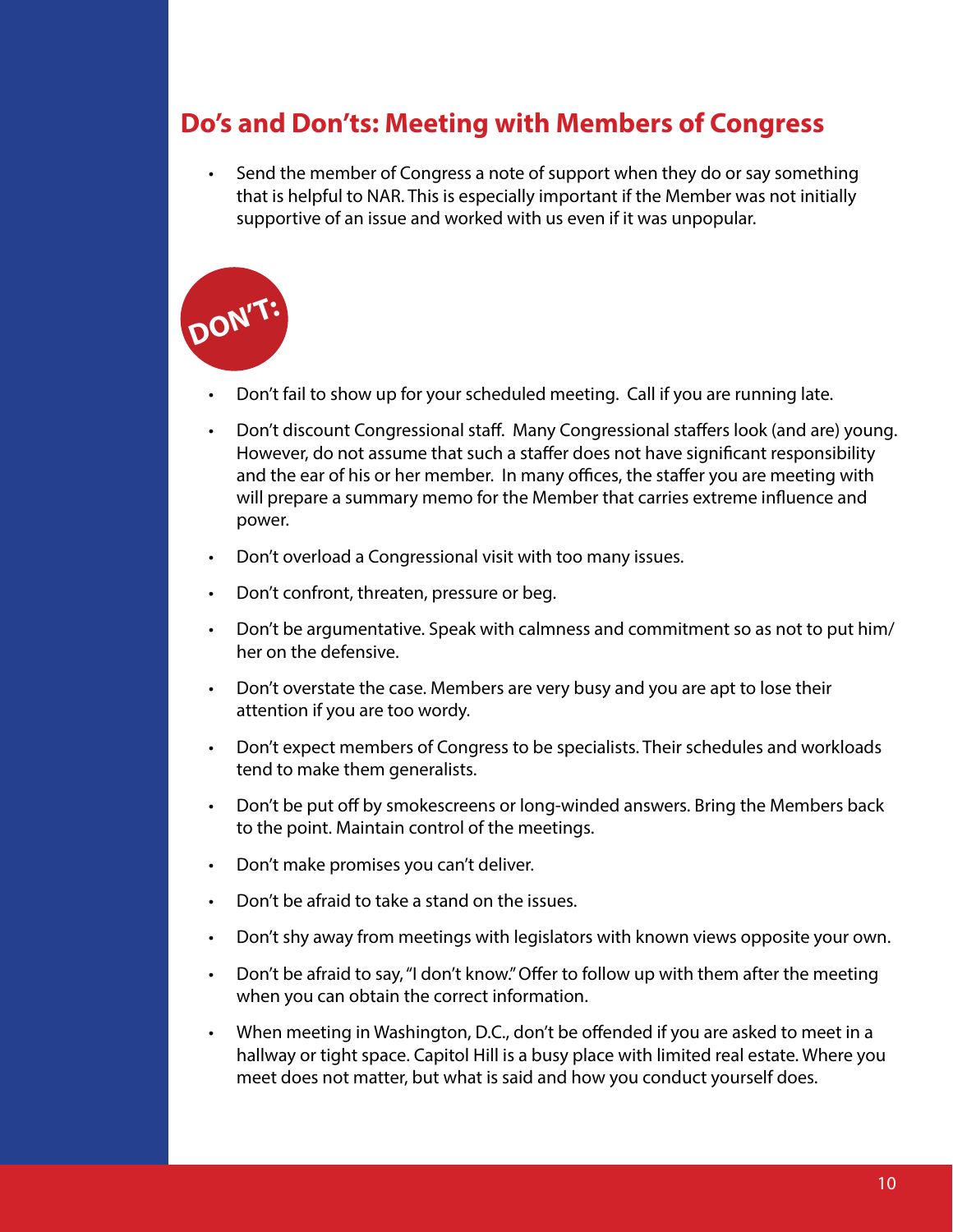# **Do's and Don'ts: Delivering RPAC Checks**

RPAC (REALTORS® Political Action Committee) serves as a critical FPC resource to support pro-REALTOR® candidates in their election efforts. In the 2016 elections, RPAC was the largest association PAC in the nation, with direct contributions totaling over \$5.2 million. RPAC allocates certain funds for FPCs to use each cycle, including "In-State" funds and "Special Recognition Funds. The following is a reminder of the importance of delivering your RPAC checks and the rules surrounding the gesture. *Do not put yourself at risk or embarrass the lawmaker or his/her staff by forgetting these important guidelines.*

### **In-State Funds**

- \$1,000 for each FPC for a Congressional two-year election cycle and
- \$2,000 for each FPC for a Senate six-year election cycle.

In-State Funds are funds that can be used to attend in-district receptions or events for members of Congress to support their re-election efforts. These funds must be used by December 31 of the year preceding the election. For example, for the upcoming 2016 cycle all in-state checks should be requested before the end of 2015.

### **Special Recognition Funds**

Before each election, your state association's RPAC trustees will meet to consider additional support for your member of Congress based upon their voting record on REALTOR® Party issues. Once the NAR trustees approve your state's request, your state association will receive a special recognition check for your member's re-election.



- Deliver your RPAC check in-person.
- Meet your member of Congress at a non-government location like a coffee shop, your office, or their campaign headquarters. NEVER deliver a check at his/her office or on any other government property.
- Deliver the RPAC check within 15 days of receiving it from NAR
- Contact your state association if you cannot deliver the check to the candidate, so another REALTOR® representative may be appointed to deliver it.
- Praise the member of Congress for his/her work in the district and for supportive actions he or she has already taken to further REALTOR® Party issues.
- It is important to only comment on action they have taken IN THE PAST and not on any legislation currently in play.
- Even better is to avoid discussing specific legislation at all while presenting a check.
- Keep close track of all RPAC checks. If for some reason the check is lost, please report it to your NAR Political Representative IMMEDIATELY so that it can be canceled and re-cut.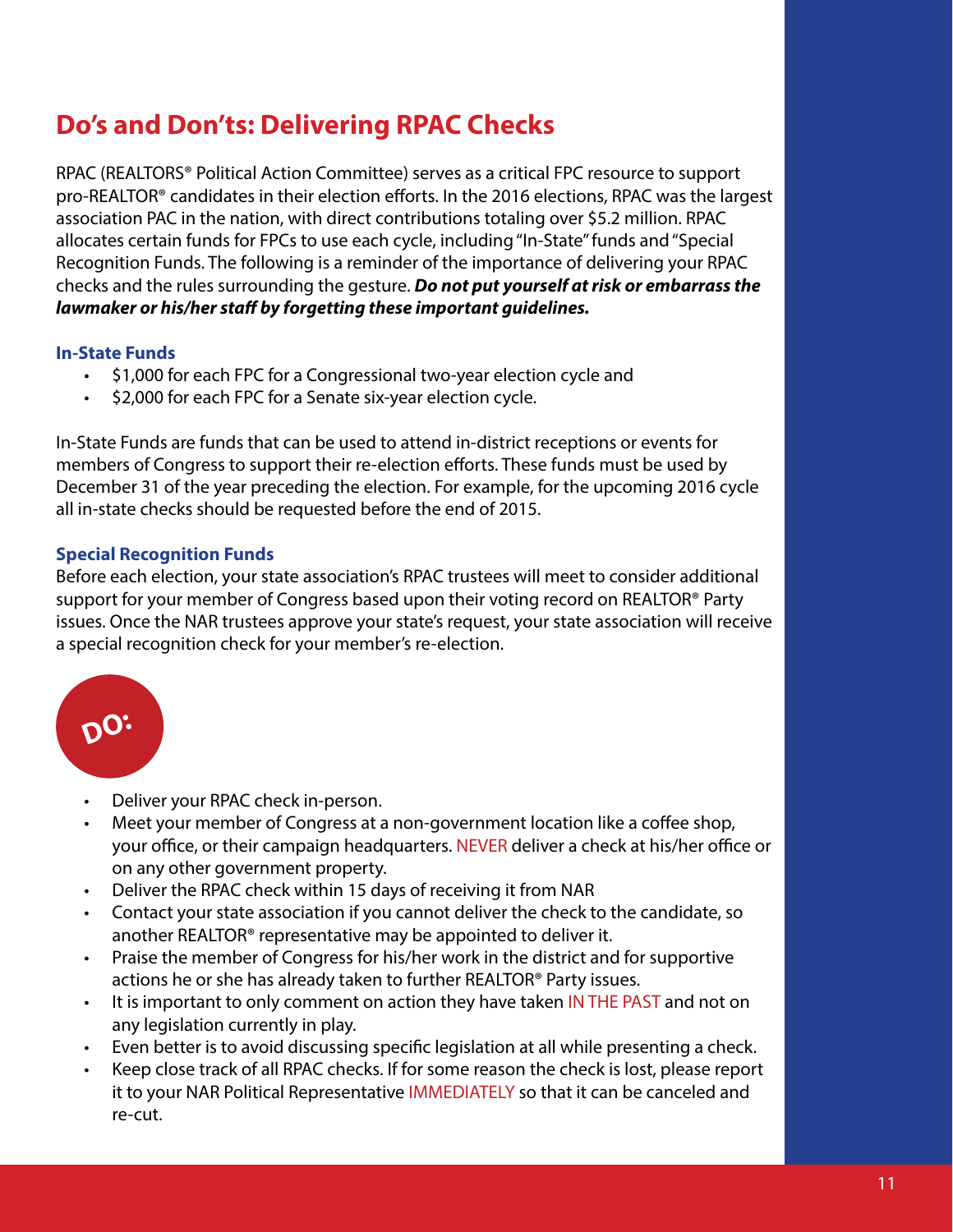# **Do's and Don'ts: Delivering RPAC Checks**



- Never deliver an RPAC check in a government office OR on government property. It is ILLEGAL! This includes everything from federal office buildings to federal parks and preserves to all other types of federal facilities.
- Note: Even presenting the check in the parking lot can still be considered government property and it may be unlawful. DO NOT DO IT.
- Never make any political "ask" of your member of Congress while presenting your RPAC check.
- For example, DO NOT say "please vote for this bill." Again, it is ILLEGAL to solicit a legislative vote in exchange for a contribution.
- Don't delay delivering your RPAC check. If the check is not cashed within 60 days, the check will be voided and it will be necessary to obtain a replacement check from RPAC.
- Don't deliver an RPAC check after the election-day (primary or general) for which the check is designated. After Election Day, RPAC may no longer contribute to a candidate and we miss the opportunity to demonstrate our support.
- Don't mail a check unless it is absolutely unavoidable. Please deliver all checks inperson if possible.

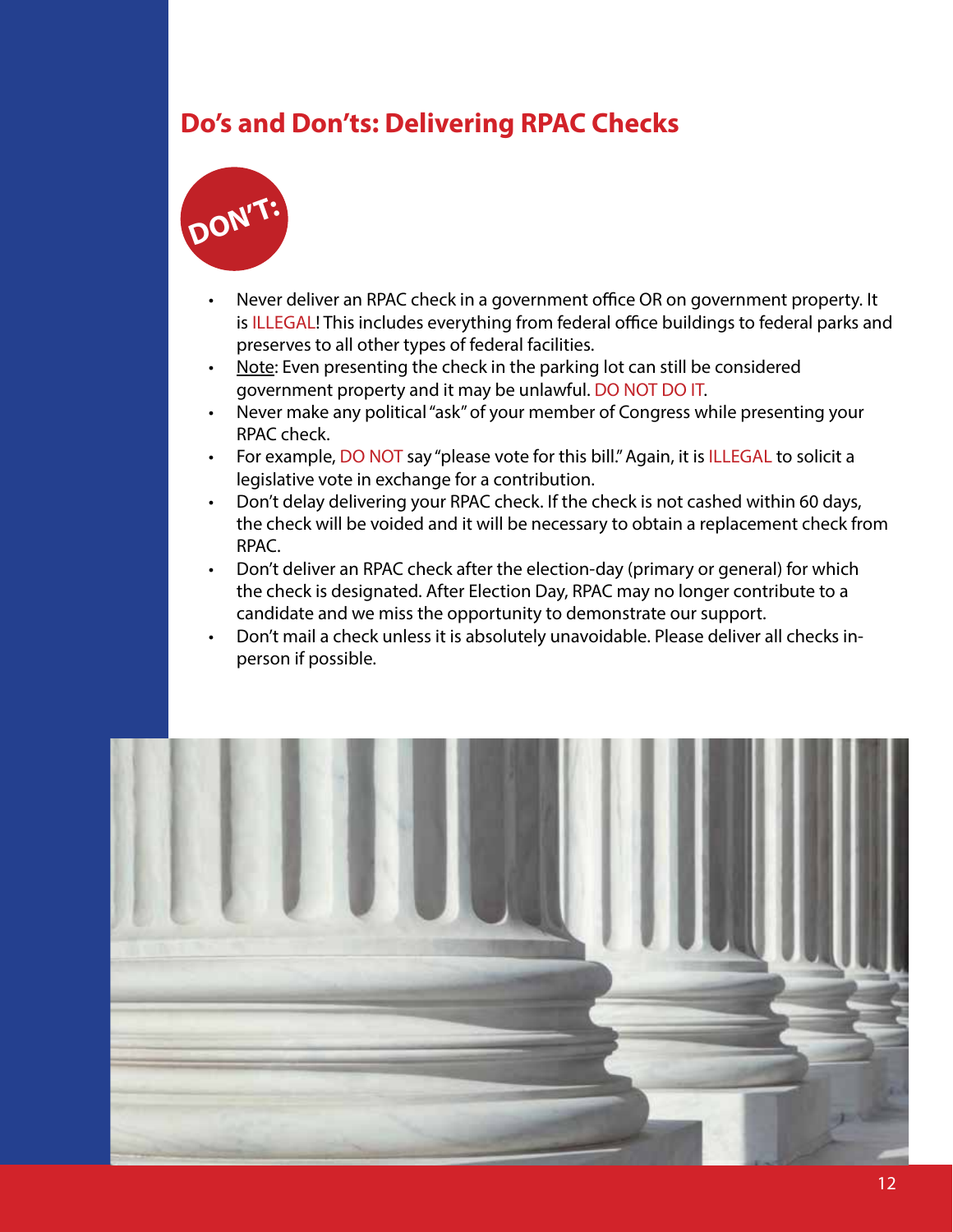# **Including a Multicultural Chapter Representative on Your Contact Team**

In Congressional Districts with ethnically diverse populations, NAR recommends that you recruit members of your contact team to reflect that diversity. The national multicultural real estate organizations have chapters in or near many of these ethnically diverse districts. Reaching out to the chapters can help you identify REALTOR® leaders in those chapters who could contribute to the success of your contact team.

- 1. Find out if there is a chapter of one of the organizations in your area.
	- Contact your local association Government Affairs Director to see if he/she knows if there is a chapter and if so, who to speak with locally, or
	- Call the national group and identify whether there is a chapter and who you can speak with locally.
- 2. Set up an in-person meeting to discuss why the contact team is important to the industry; why a representative of the chapter is important on the team; and how participation in the team helps build a stronger chapter and stronger voice for real estate.
- 3. Remember that although most members of the chapters are REALTORS®, the organizations are independent of NAR. The involvement of a REALTOR® who is active in the chapter will help that contact team member build leadership skills they can use in both organizations.
- 4. Explain what a contact team does and what individual team members are asked to do.
- 5. Ask that your request be considered by the chapter's leadership and for a recommendation from the chapter for a team member.

If you have any questions, please contact Fred Underwood, NAR's Director of Diversity and Inclusion, at 202-383-1132 or funderwood@realtors.org.

#### **Links**

The Asian Real Estate Association of America – www.areaa.org The National Association of Hispanic Real Estate Professionals – www.nahrep.org The National Association of Real Estate Brokers - www.nareb.com The National Association of Gay and Lesbian Real Estate Professionals – www.naglrep.org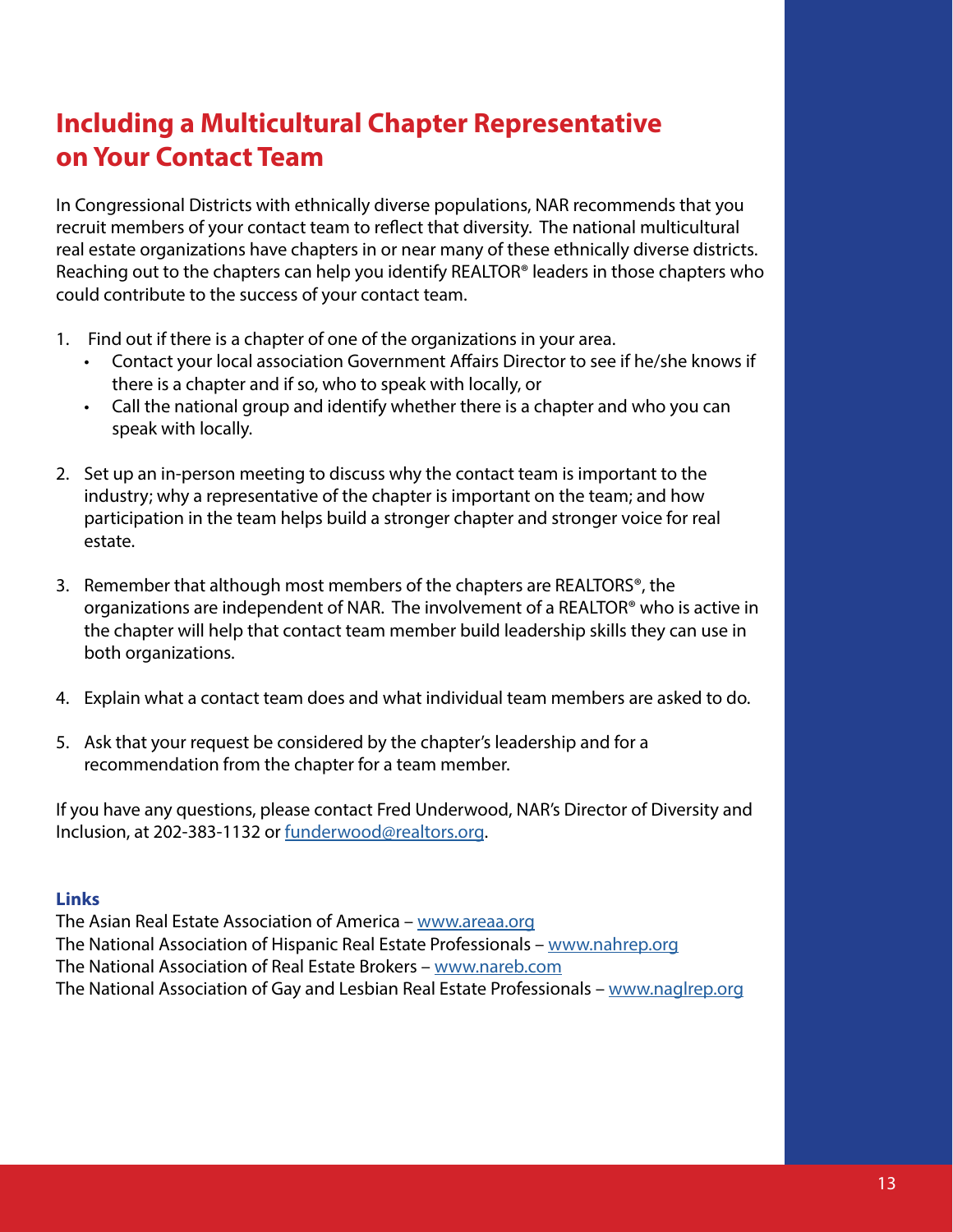# **NAR Staff Directory**

#### **LEADERSHIP**

| <b>Bill Malkasian</b><br>Chief Advocacy Officer                        | bmalkasian@realtors.org    | 202-383-1067 |
|------------------------------------------------------------------------|----------------------------|--------------|
| <b>CONGRESSIONAL RELATIONS</b>                                         |                            |              |
| Shannon McGahn<br><b>Senior Vice President of Government Affairs</b>   | smcgahn@realtors.org       | 202-383-1045 |
| Jamie Gregory<br><b>Vice President</b>                                 | jgregory@realtors.org      | 202-383-1027 |
| <b>Helen Devlin</b><br>Senior Legislative Representative               | hdevlin@realtors.org       | 202-383-7559 |
| Dan Blair<br>Senior Legislative Representative                         | dblair@realtors.org        | 202-383-1089 |
| Colin Allen<br>Senior Legislative Representative                       | callen@realtors.org        | 202-383-1131 |
| <b>Joe Harris</b><br>Senior Legislative Representative                 | jharris@realtors.org       | 202-383-1226 |
| <b>GRASSROOTS</b>                                                      |                            |              |
| Jim MacGregor<br>Director, Advocacy Communications and<br>Mobilization | jmacgregor@realtors.org    | 202-383-1188 |
| <b>Victoria Givens</b><br>Manager, REALTOR® Mobilization Programs      | vgivens@realtors.org       | 202-383-1021 |
| Melissa Horn<br>Manager, Online Advocacy                               | mhorn@realtors.org         | 202-383-1026 |
| <b>POLITICAL REPRESENTATIVES</b>                                       |                            |              |
| Lisa Friday Scott<br>Director, Public Policy                           | Iscott@realtors.org        | 202-383-1270 |
| <b>April Gavin</b><br>Senior Political Representative                  | agavin@realtors.org        | 202-383-1073 |
| Jack Greacen<br>Political Representative                               | jgreacen@realtors.org      | 202-383-1009 |
| Maggie Fitzgerald<br>Political Representative                          | mfitzgerald@realtors.org   | 202-383-1078 |
| Zack Rubin-McCarry<br>Political Representative                         | zrubinmccarry@realtors.org | 202-383-1086 |

*For a complete list of NAR staff, visit www.nar.realtor/directories/advocacy-group-directory-by-functional-area.*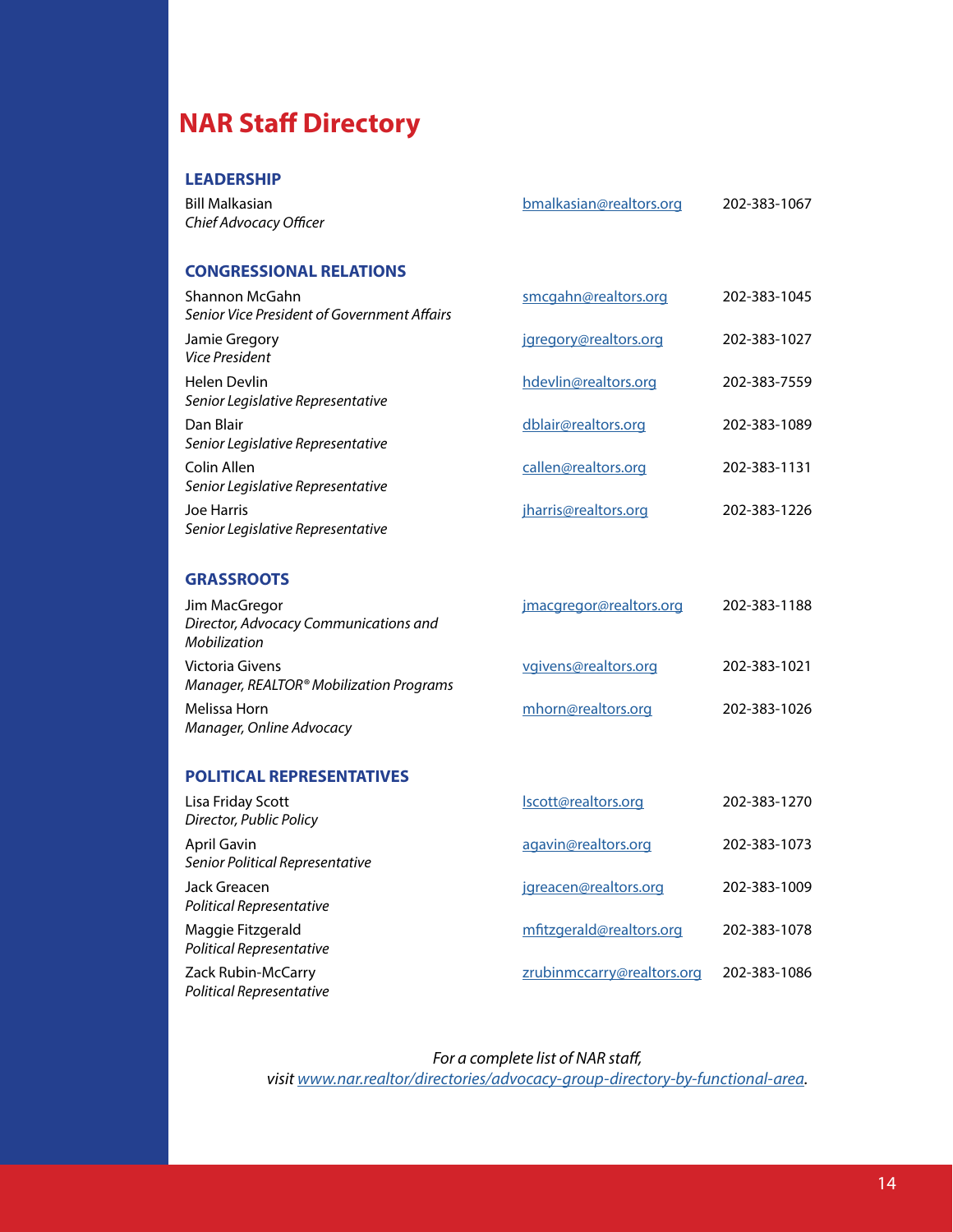| <b>Notes</b> |  |
|--------------|--|
|              |  |
|              |  |
|              |  |
|              |  |
|              |  |
|              |  |
|              |  |
|              |  |
|              |  |
|              |  |
|              |  |
|              |  |
|              |  |
|              |  |
|              |  |
|              |  |
|              |  |
|              |  |
|              |  |
|              |  |
|              |  |
|              |  |
|              |  |
|              |  |
|              |  |

Printed December 2018